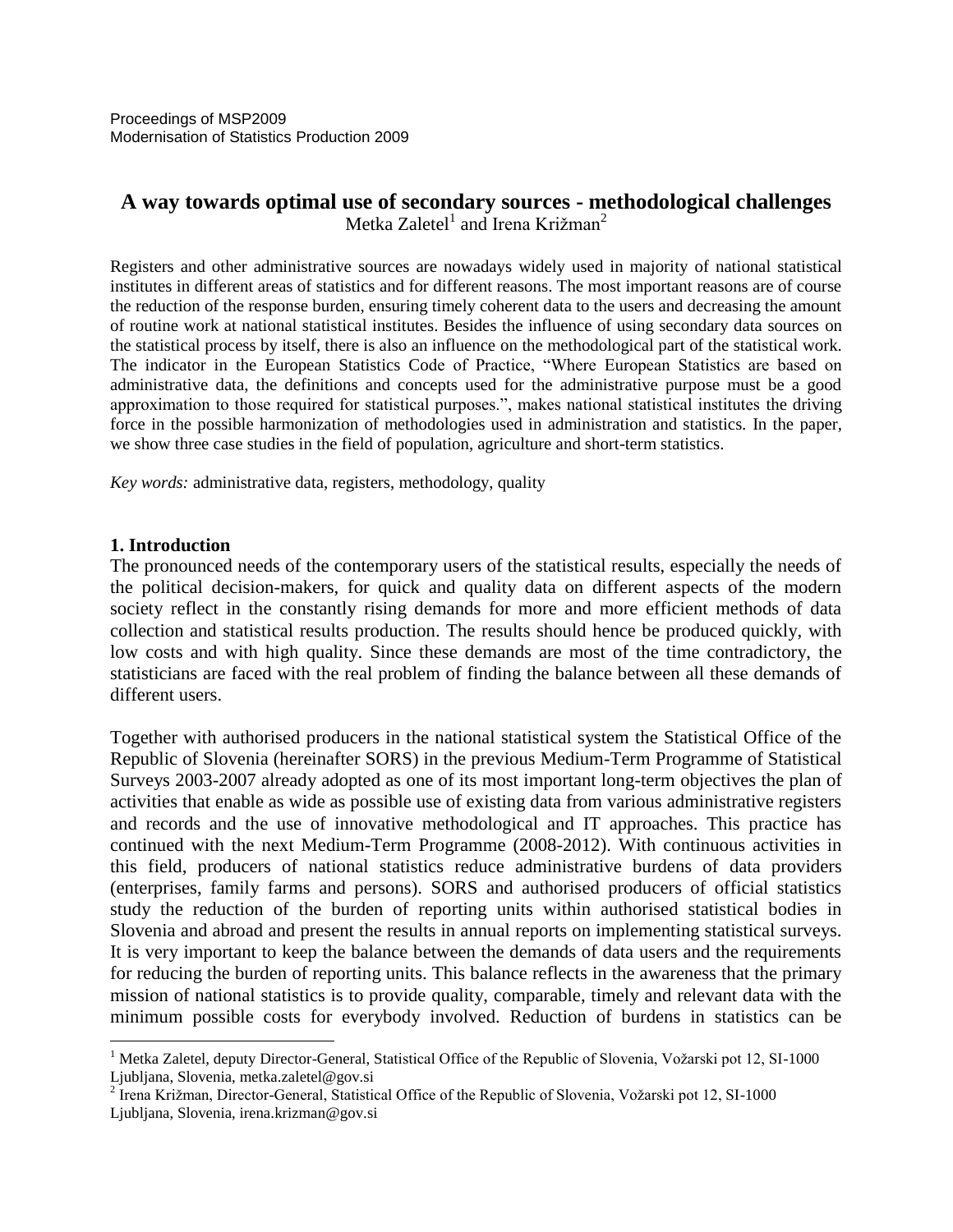achieved by minimising demands of users (number of variables, frequency of data collection, excluding some of the reporting units) and by using already collected data, either exchanging them within the statistical system or using administrative data with modern technology and organisation.

There are three important statistical areas - population census, agriculture statistics and short-term statistics - where in the past decade administrative sources were shown as the best option for statistical production.

Our point of interest in this paper is methodological correspondence of administrative sources and the quality of these sources. In the second section, a historical development of the usage of administrative sources will be presented. Next, the recommendations set by the European Statistics Code of Practice will be shown. At the end, case studies and lessons learnt will be presented.

### **2. A bit of history**

When discussing the relevance and quality of administrative sources, the history of the development of these sources is very important. As one might expect, the history in various countries is of course different and nowhere as well established as in the Nordic countries. Therefore, we will briefly describe the history of the development of the administrative sources in Slovenia; according to the present situation we could assume that this development could be generalized.

In most of the countries (and again, we do not describe the development of register-based systems in the Nordic countries here), the origins of several registers were developed at national statistical institutes. In Slovenia, the Central Population Register was developed in the 1970s, and the Business Register and the Register of Territorial Units in the 1980s. At that time, NSIs served also as registrars and administrative units, but the majority of NSIs have managed to eliminate the administrative functions. Some NSIs are still serving as registrars, but in general one can conclude that the administrative function of NSIs – at least in the EU – has been excluded or at least separated from the statistical function. The administrative sources with the origin at NSIs in general do not have problems mentioned in the introduction – methodological or quality problems. The reason for that is very simple – these registers were planned to be used for statistical purposes.

On the other hand, many registers and other administrative sources have been developed for purely administrative purposes of the state. During the previous decade, only few of them were used for statistical purposes, but nowadays the majority of them are used in the process of production of statistics mostly because of reducing response burden. Most of them carry with them both important imperfections in the sense of quality and methodological correspondence. The quality and methodological correspondence of these sources depend on the possibility and capability of the national statistical institute to be actively involved in the process of establishing the register (or other data source). In Slovenia, very fruitful results could be shown in various cases when SORS has actively cooperated during the development of the register – e.g. the Real Estate Register, but there are of course some data sources that SORS has not got a chance to be part of the development team.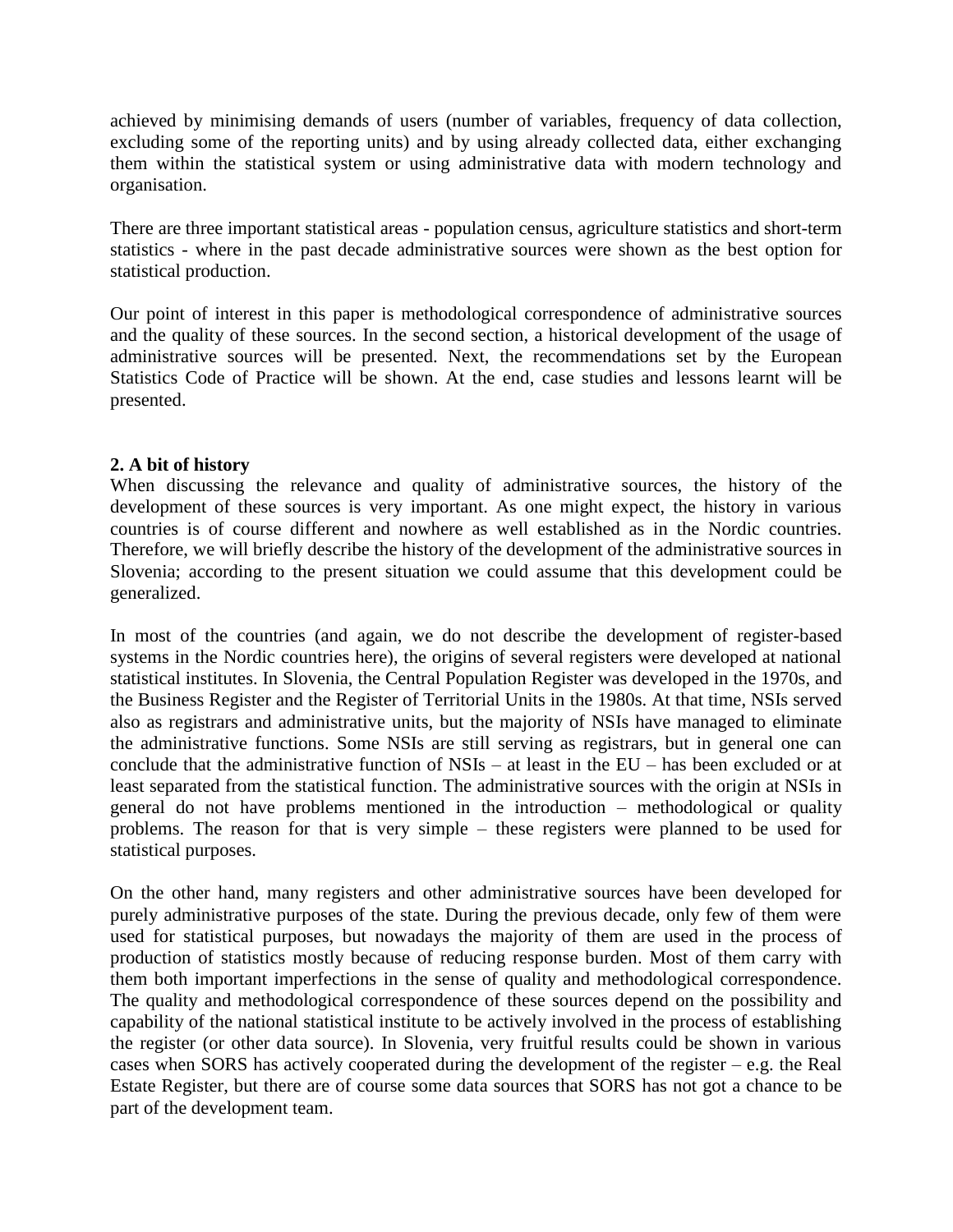### **3. What does the European Statistics Code of Practice say about administrative sources?**

It is well known that the European Statistics Code of Practice (Code) was adopted in early 2005; there have been several activities performed to evaluate how well the Code has been adopted across the EU. But our purpose is to examine what are the instructions or directions set by the Code regarding administrative sources. Quick browsing of the Code shows us that the administrative sources appear in three principles:

(2) Mandate for data collection, more precisely determined by the indicator: "The statistical authority is allowed by national legislation to use administrative records for statistical purposes.",

(8) Appropriate statistical procedures, more precisely determined by the indicator: "Where European Statistics are based on administrative data, the definitions and concepts used for the administrative purpose must be a good approximation to those required for statistical purposes.", and

(10) Cost effectiveness, more precisely determined by the indicator: "Proactive efforts are being made to improve the statistical potential of administrative records and avoid costly direct surveys.".

If we summarize, three different issues are tackled with the Code: legal framework, methodological aspects of secondary sources and reduction of burden. In this paper, we are focusing on the second issue – methodological aspects of the secondary data sources; at the same time, our discussion of the main issue will assume that nowadays the usage of administrative sources is a normal way of reducing the response burden and that in the vast majority of countries a proper legal framework enabling the use of administrative sources takes place.

In the case of Slovenia, the legal framework of the Slovenian national statistical system should be pointed out. The National Statistics Act in its Articles 28 and 32 clearly defines the role of SORS as the coordinator of the national statistical system while using administrative data sources for different purposes. Two issues might be raised here as being very important for the efforts to reduce the response burden:

- The possibility to influence the content and structure of administrative sources which enable SORS and other authorised producers to promote standardisation and use of national classification systems on one hand, and on the other hand to introduce necessary variables into the administrative data source and to take care of regular updating of the source where it is feasible to cooperate with other governmental bodies.
- The possibility to use all different kinds of public and private data sources (registers, databases, etc.) free of charge and to link them for statistical and research purposes.

However, as one might expect, the National Statistics Act is not enough to realize the strategies mentioned in the previous chapter. Very pro-active involvement of the representatives of the national statistical system is necessary to establish a stable system at state level which offers data of good quality to the users.

#### **4. Case studies**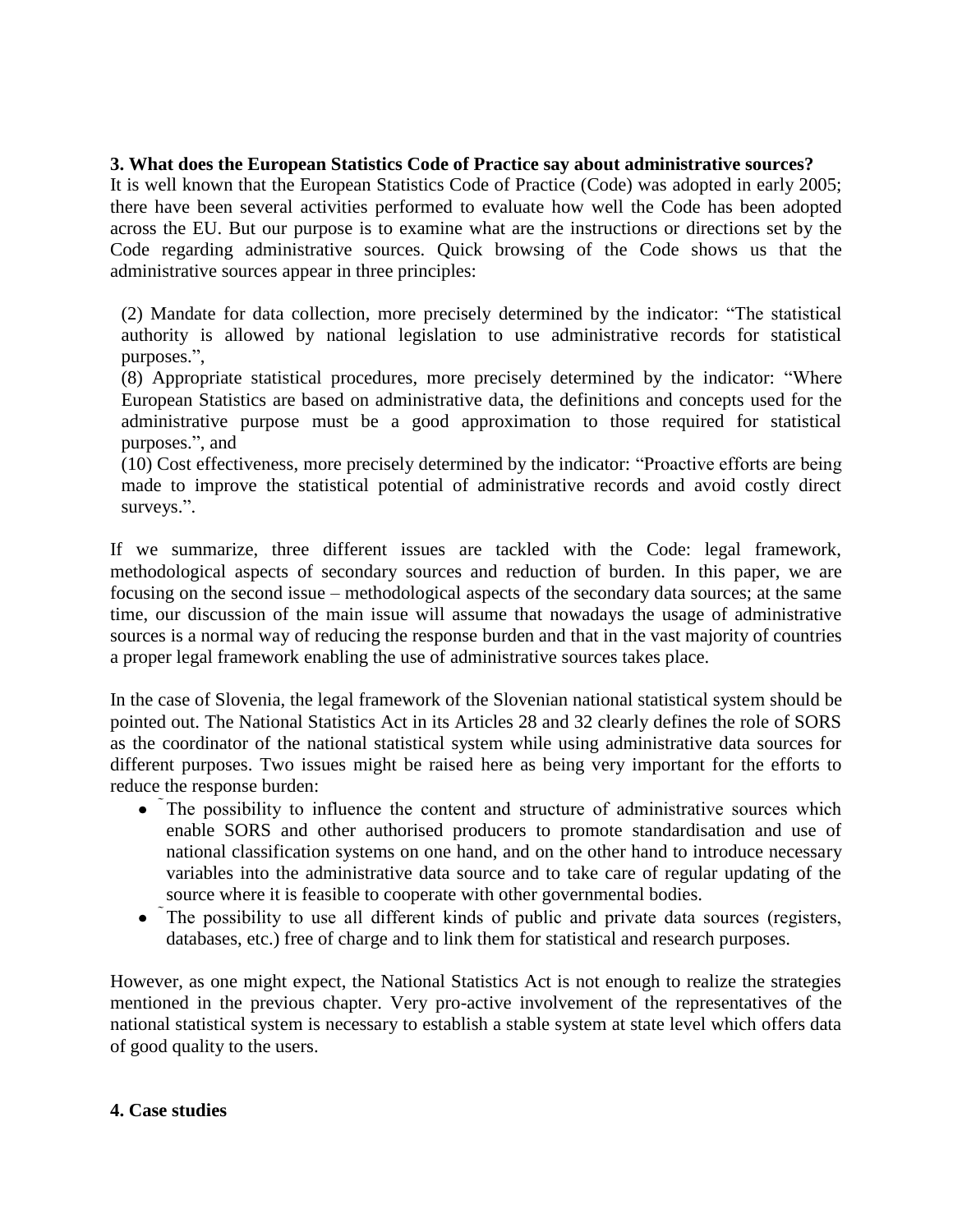In this chapter, three different case studies will be shown:

- 1. Use of administrative sources in the case of a register-based population census where the major source is the Central Population Register. As mentioned before, it used to be developed and for some years also maintained at SORS, therefore it is shown as a case of a high-quality external data source.
- 2. Use of administrative sources in the case of agriculture statistics where the majority of administrative data sources used have not been developed within SORS, therefore there are a lot of questions concerning the methodology and quality of data.
- 3. Use of administrative sources in the case of short-term statistics where tax data are used; methodological issues are important in this case.

#### **4.1 Population census**

In Slovenia already the 2002 Population Census was partly based on administrative data sources, while the next, 2011 Census is planned to be fully register-based. The quality assessment of the census processes and results is an important obligation of statistical offices.

With a register-based census the "census data are produced using the method of register estimation, in which several register sources are simultaneously used to define for each statistical unit the value of the relevant variable" . At the Slovenian 2011 register-based census data from three main administrative sources will be used; from the Central Population Register (hereinafter CPR), from the e-Database of Households and from the Register of Dwellings. These sources will be used in order to define the two target populations; the population of persons and the population of dwellings. In addition, other administrative and statistical sources will be used with the aim to cover obligatory and nationally interesting census topics. Other available sources are: the Register of Employment, the Register of Unemployment, the Register of Foreigners, the Register of Territorial Units, the Tax Database, social statistics surveys, etc. In some cases (mostly for the household and family structure) also data from the 2002 Census will be used. Data from other data sources will be linked to the target populations in the data integration phase.

At SORS the following process of a register-based census is foreseen: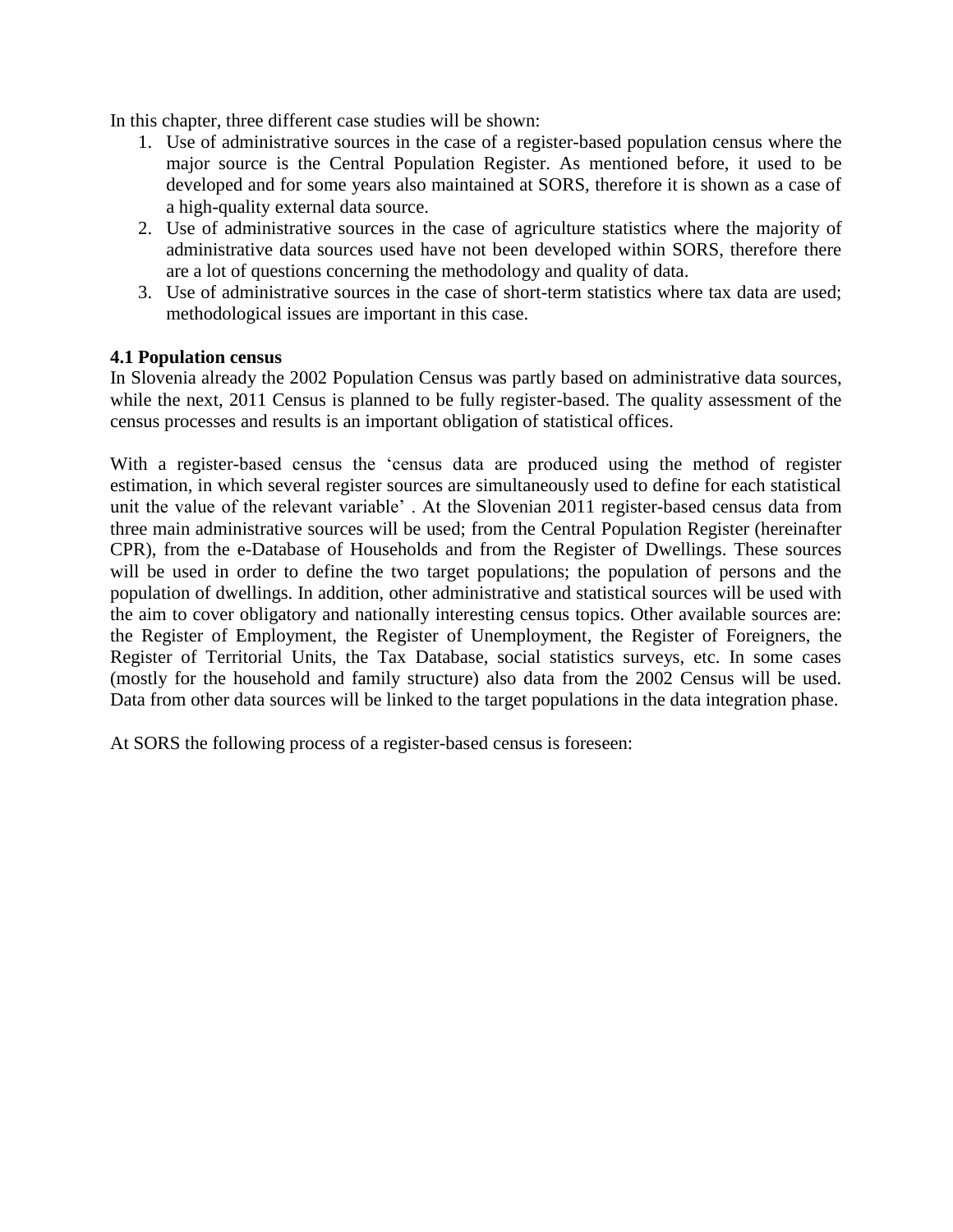

CPR – the Central Population Register RT – the Register of Foreigners eDH – the eDatabase of Households SREP – the Statistical Register of Employment RU – the Register of Unemployment RD – the Register of Dwellings RTU – the Register of Territorial Units ... – other sources

In each source relevant variables for the 2011 Census will be identified. For the selected relevant variables the time frame and deviations from the reference date (and hour) will be studied and documented. If there are several sources for the same relevant variable, the priority list of sources will be set.

On the basis of documentation, each source will go through the registration, conversion of the identifiers to the statistical identifier (to a so-called SID) and through the validity checks process. It is necessary that each source is registered, but at that stage the only quality measure which could be implemented is whether it was possible to register the source or not. At conversion of the identifiers to the statistical identifier the number of inadequate records for the conversion could be measured. On that basis the number of records (within the source and in all sources together entering in the register-based census system) which passed through to the following stages of the process could be assessed. With the validity checks the consistency with the predefined range of variables in the source will be checked. Some obvious outliers will also be identified at this stage of the process.

After validity controls and on the basis of rules set (according to the definitions agreed at the international level) the two basic target populations will be set – the population of persons and the population of dwellings. Since the CPR data are, at least if we take into consideration the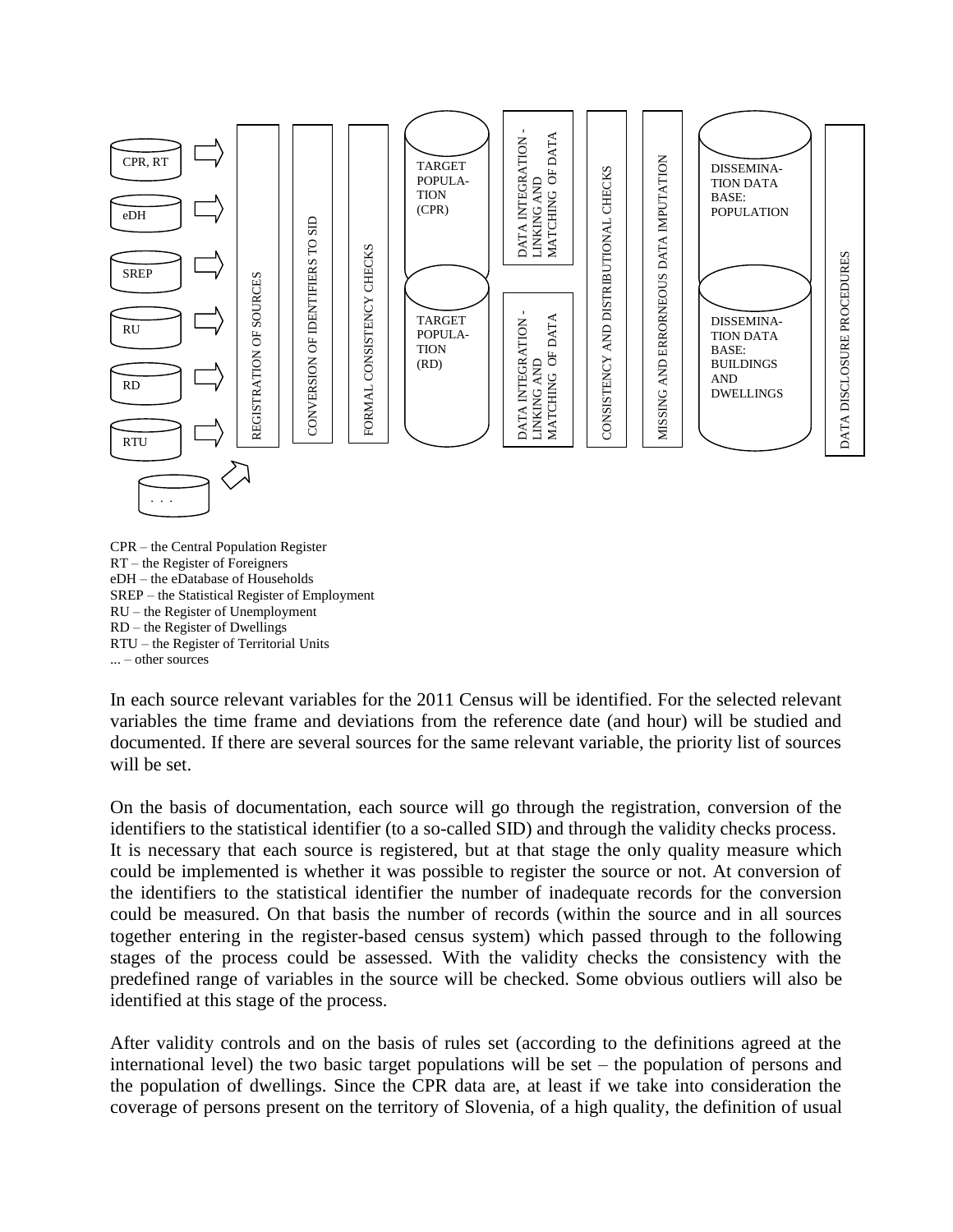residents should not be problematic. The only inconsistencies that could be expected are when the CPR units will be linked to the units from the Register of Foreigners. Some duplicates can occur due to the different purpose of the maintenance of those two registers. At present not much is known on the coverage of the target population in the Register of Dwellings since the mentioned register is in the establishment phase. But the register will be based on the Census of Real Estate which took place in 2006 and the undercoverage could be foreseen only for the newly built buildings and dwellings.

The phase of the data integration could undoubtedly be considered as the crucial stage of the statistical process when quality issues are concerned. While the first part of the quality report, devoted to the relevance of the registers and variables, will more or less be descriptive and textual, the "data integration part" should much more be based on the numerical information. Since this part of the process hasn"t yet been covered in the "classical" quality components, there is a clear lack of the standard quality indicators for this phase.

In the integration process several different sources will be merged to a target population list. This merging is planned to be accomplished through the two consecutive steps. In the first step the part of the data source will be merged by using the direct matching by the unique identifier. For the remaining part, which will not be successfully merged through the direct matching process, the statistical matching will be used. Monitoring this process, we can define three matching rates. The overall matching rate provides the rate of all the units (regarding the target population) for which the data from the administrative source have successfully been merged (directly or statistically). The direct matching rate provides the rate of the units merged by direct matching while the statistical matching rate provides the rate of the units merged by statistical matching.

For the variables whose values will be derived from different sources, we can measure consistency of the values from different sources. If the first priority variable source is labelled *YR* and the alternative variable source is labelled  $Y_A$ , we can define the consistency rate as the ratio between the number of units for which the condition  $|Y_R - Y_A|/Y_R < p$  (e.g.  $p = 0.01$ ) holds and the number of all the units for which we have the data from both sources.

Besides the part of the quality report which will be devoted to the direct monitoring of the statistical process, we will naturally also pay attention to the remaining quality components: comparability and coherence. According to the present plans, the comparability component will mostly be devoted to the comparison of the results of the 2011 register-based census with the results of the 2002 (mostly) conventional census. Special attention will be focused on the investigation of the population structure by the enumeration areas. Since we know that in many cases the administrative residence of the persons differs from the actual (usual) residence, we can eventually face some significant differences in these data.

The main question which should come with the coherence component should be: "Are the results of the register-based survey coherent with the results of some other, "classical" statistical surveys such as the EU-SILC, the LFS and the HBS?" We believe that one of our tasks in the process of the 2011 Census is also to give the user a clear picture about the consequences that the difference in the two approaches (classical census vs. register-based census) could cause.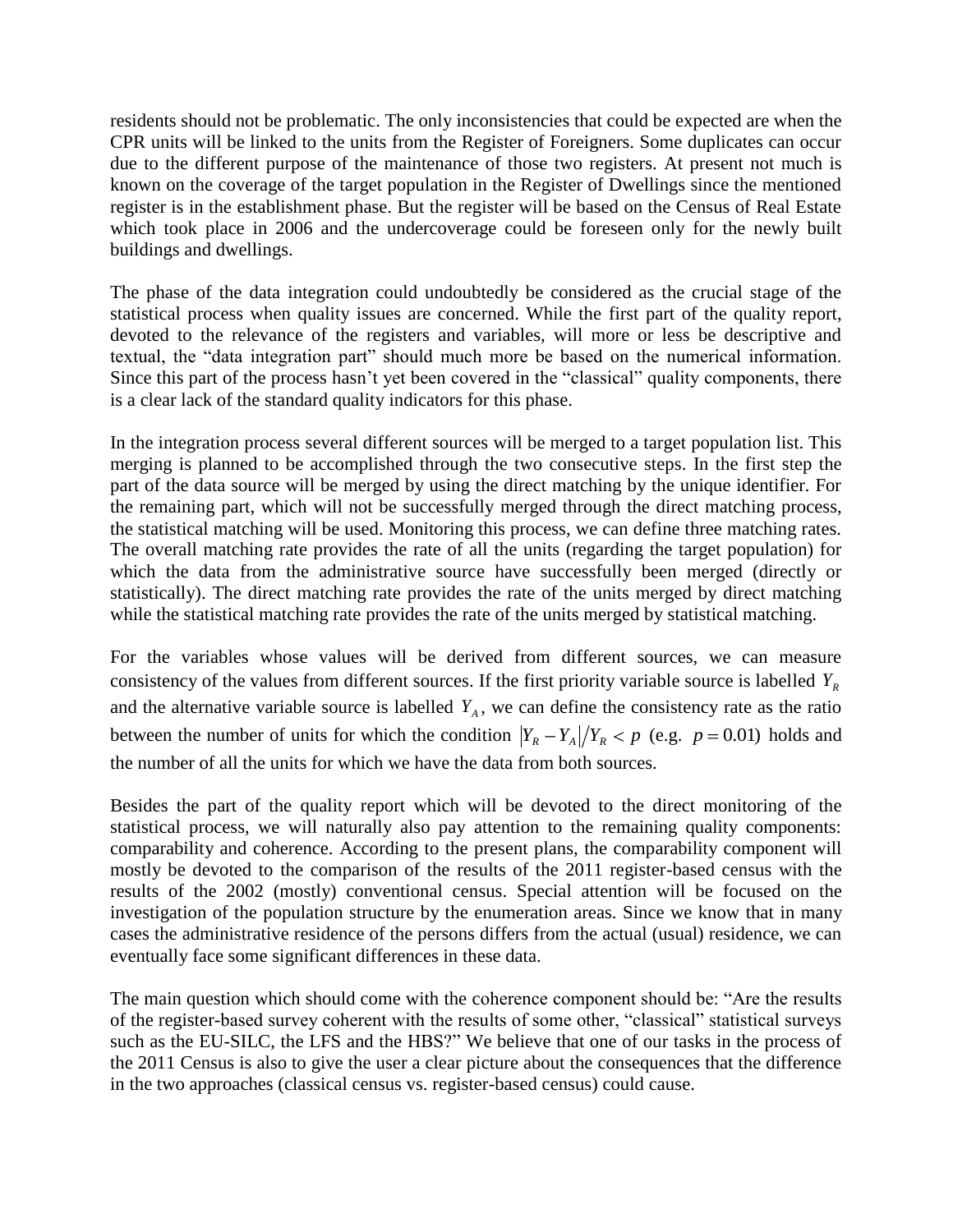### **4.2 Agriculture statistics**

In the table below, progress during the last decade of using the administrative data sources in the field of agricultural statistics is shown: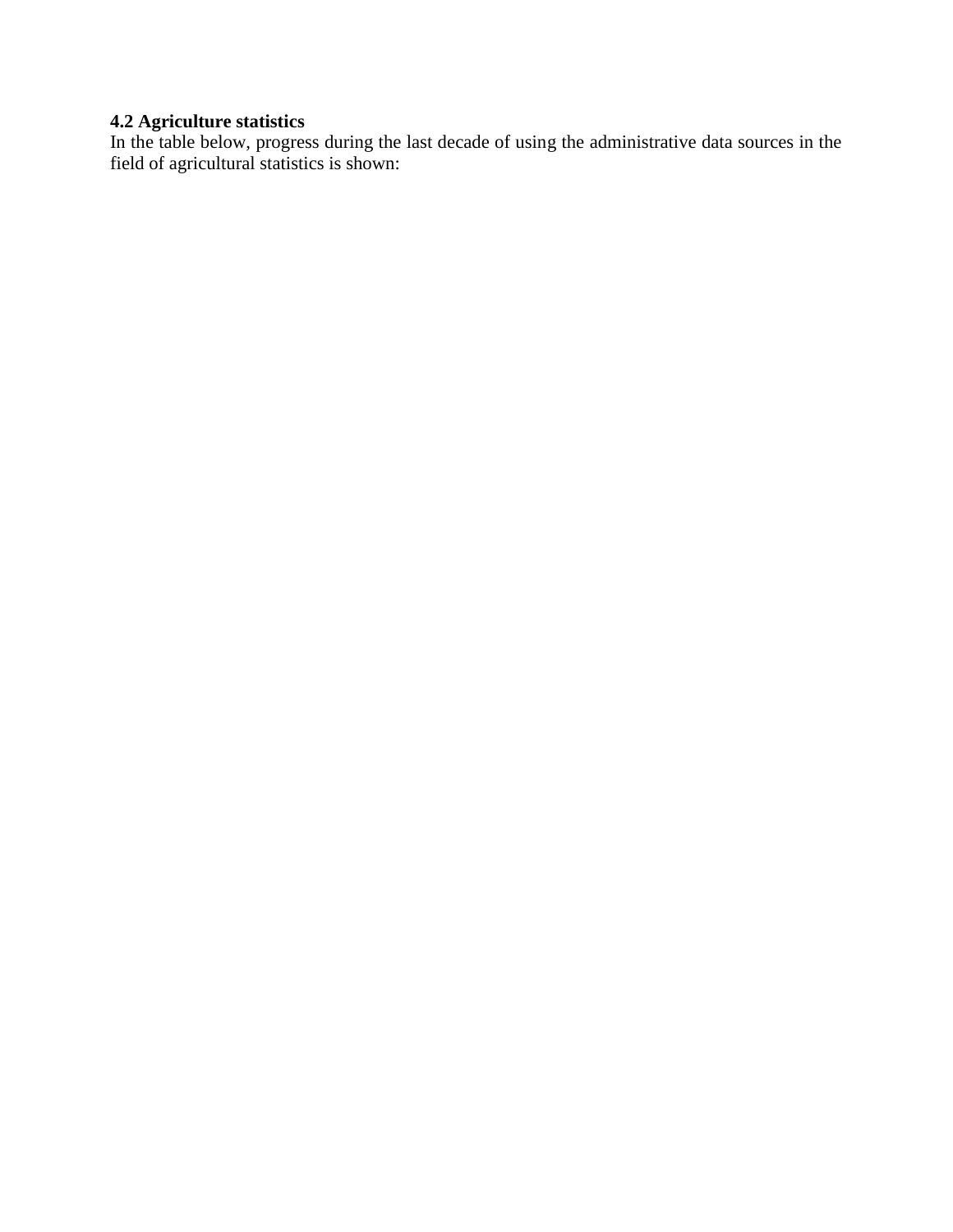| Year           | Administrative source                                                                                                                                                                     | Use at SORS                                                                                                                                                                                                                                                                                                                           | <b>Activities</b>                                                                                                              |
|----------------|-------------------------------------------------------------------------------------------------------------------------------------------------------------------------------------------|---------------------------------------------------------------------------------------------------------------------------------------------------------------------------------------------------------------------------------------------------------------------------------------------------------------------------------------|--------------------------------------------------------------------------------------------------------------------------------|
| before<br>2001 | Lists of agricultural holdings<br>maintained by different<br>institutions                                                                                                                 | SORS created the sampling<br>frame for each survey<br>separately<br>Pilot Census of Vineyards<br>(data from the Register of<br>Grape and Wine Farms)                                                                                                                                                                                  |                                                                                                                                |
| 2001           | Individual data on agriculture Data directly used in some<br>production according to<br>subsidies in 2001                                                                                 | statistics on agriculture                                                                                                                                                                                                                                                                                                             | The form for subsidies<br>was adopted according to<br>the request of SORS<br>(partly adoption of the<br>classification system) |
| 2002           | Individual data on agriculture Data directly used in some<br>production according to<br>subsidies in 2002                                                                                 | statistics on agriculture                                                                                                                                                                                                                                                                                                             |                                                                                                                                |
| 2003           | Individual data on agriculture Data used to control survey<br>production according to<br>subsidies in 2003                                                                                | data; also used in the<br>imputation process                                                                                                                                                                                                                                                                                          | Workshop on agricultural<br>statistics and use of<br>administrative data was<br>organized in Slovenia                          |
| 2004-<br>2005  | Individual data on agriculture Data directly used in some<br>production according to<br>subsidies in 2004, 2005                                                                           | statistics on agriculture                                                                                                                                                                                                                                                                                                             | Methodological<br>harmonization between<br>SORS and the Ministry of<br>Agriculture in some<br>variables                        |
| 2006           | Preparation of the Census of<br>Orchards (register based),<br>agreement on cooperation in<br>the field of fishery statistics<br>(SORS - Ministry of<br>Agriculture)                       | Data on subsidies directly<br>used in some statistics on<br>agriculture<br>Data collection and<br>maintenance of records in<br>fisheries transferred to the<br>Ministry of Agriculture<br>(according to EU legislation)                                                                                                               | Transition period (double<br>data collection, quality<br>control)                                                              |
| 2007           | Direct access to Register of<br>Agricultural Holdings at the<br>Ministry of Agriculture<br>Start of preparation of the<br>Census of Agriculture 2010<br>(checking of new data<br>sources) | Data used to control survey<br>data; also used in the<br>imputation process<br>Data on subsidies directly<br>used in some statistics on<br>agriculture<br>Register-based Census of<br><b>Orchards</b><br><b>Updating of the Statistical</b><br>Farm Register directly from<br>the Register of Agricultural<br>Holdings (address part) |                                                                                                                                |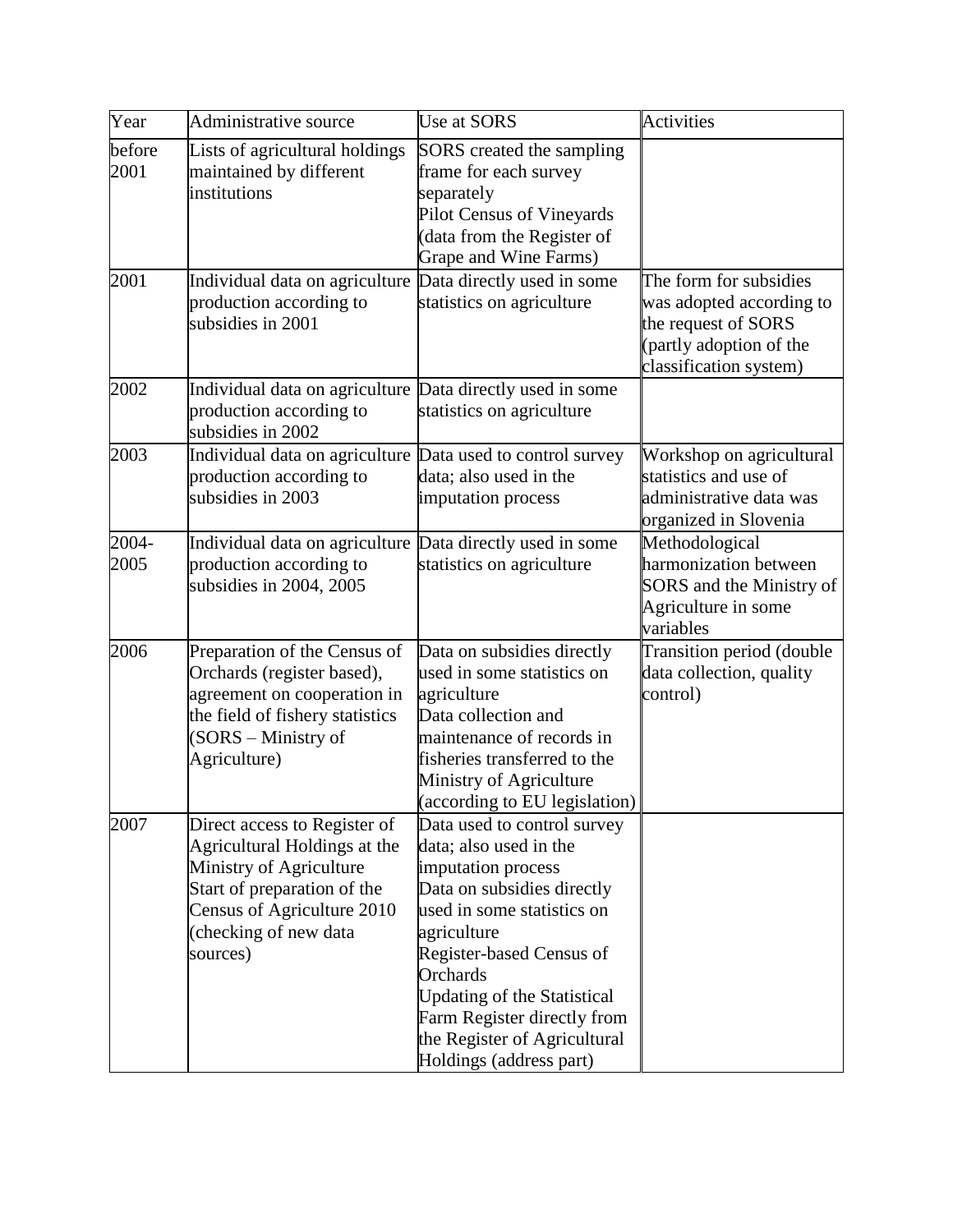| 2008 | . | At the present time, there are Continuation of |                              |
|------|---|------------------------------------------------|------------------------------|
|      |   | 15 different data sources at harmonization of  |                              |
|      |   | the Ministry of Agriculture                    | classifications, definitions |
|      |   | and its agencies that SORS is (when necessary) |                              |
|      |   | able to use.                                   |                              |

In this case, there are a lot of methodological and quality issues to solve. For example, there are some variables that are not included in the data on subsidies and hence, questionnaires cannot be abandoned; i.e. purely register-based structural surveys of agricultural holdings are impossible. Besides these, there are also questions with impact on the quality of data:

1. Problems with key-identifier of the agricultural holding cause that approx. 10,000 farms from our register cannot get a proper identifier. This problem is solved manually.

2. Several batteries of variables (e.g. different categories of cattle) can be only partially covered by administrative sources because not all categories are connected to subsidies. Therefore some questions are still needed on the questionnaire (in the case of cattle, four instead of seventeen questions). The question of quality is important here (one part of data is collected in March, another part of the same battery of variables is collected in June); there are several possibilities how to solve it.

### **4.3 Short-term statistics**

Finally, we present the usage of the data, which are provided to SORS by the Tax Authorities and which are originally used for the monthly settlement of the value added tax. In 2005 we began to examine the possibilities of usage of these data for the purposes of the estimation of the monthly turnover indices. The wholesale trade activity group was chosen as a kind of "pilot field". In 2005 the feasibility study was carried out and on the basis of the results of this study the new methodology was set up. In the beginning of 2006 we started to regularly produce turnover indices for the wholesale trade, obtained by the new methodology. At the same time we started the feasibility study also for the field of other business services and in the beginning of 2007 the "new production" of the turnover indices started also for this field.

One of the significant changes in the new methodology was the movement from the random sampling to the cut-off sampling procedure. The reason for this change was most of all the fact that by using the tax data the data for many more units are available and the cut-off procedure would produce much more precise results than the random sampling. On the other hand also the tax data do not cover the whole population of interest. This is due to the fact that the units whose annual turnover is under a certain threshold are not obliged to report their data. Besides this some enterprises that are obliged to report are not obliged to report monthly but quarterly. Due to all these facts it is very important to set up the selection system carefully in order to obtain the target population which would assure the results with the sufficient degree of precision. The main goal of the selection procedure was hence to get the target population which would cover a large part of the population of interest and would, according to the available data, lead to a sufficient response rate. In other words, we wanted to avoid too large proportion of the imputed data.

The new methodology is mostly based on the usage of the administrative data, but for the smaller part of the units, the data are still obtained by the self administered survey. The main reason for this decision was the intention to overcome the methodological differences in the definition of the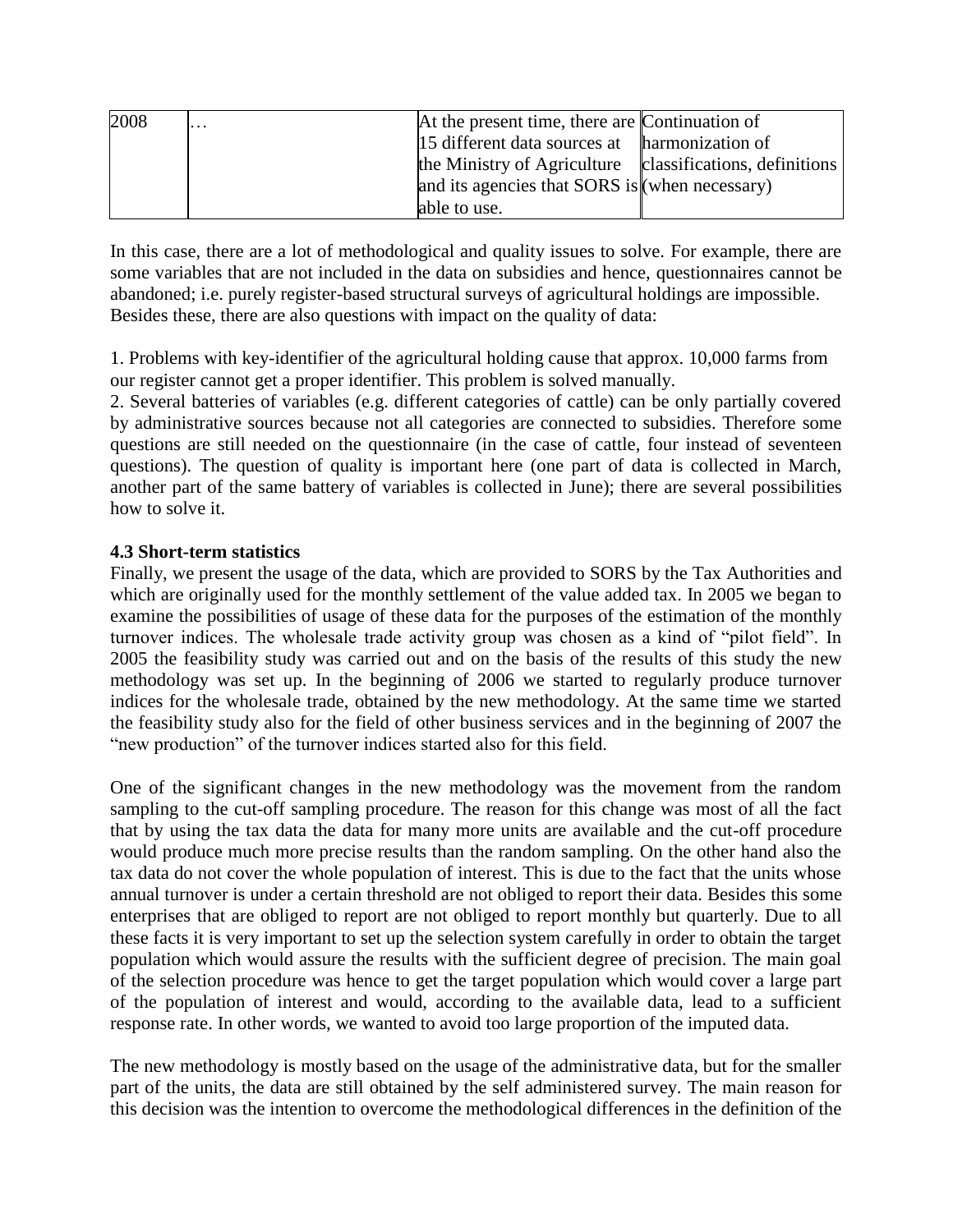turnover. We also wanted to keep the direct contact with the largest in order to easier control the most important data and the demographic changes in the most important part of the population.

The new methodology for the estimation of the monthly turnover indices uses two types of data. As mentioned before, for the small number of the largest (according to the turnover) units the data are still collected by the "classical way", meaning that the units are surveyed by using the postal questionnaire. These questionnaires should be filled by the units and sent back to the statistical office within a certain deadline. The units that are still surveyed classically represent 3% of the whole population in terms of the number of units, but they cover more than 50% of the total turnover. For the remaining, majority part of the population, we use the tax authority"s data to estimate the monthly turnover. These units are hence not contacted by the Statistical Office for the purposes of these surveys. The estimates which are derived out of the items from the tax form are not completely in line with the methodological definition of the turnover and one of the main goals of the feasibility study was to find out if these estimates are good enough to serve our purposes. Therefore in the feasibility study we simulated the new methodology for all the months of the 2003-2005 period and then compared the monthly turnover obtained by the new and the old methodology. It turned out that the level of the turnover from both sources can sometimes differ essentially but the movement, expressed in the form of the indices, is surprisingly coherent.

Although generally the tax data can serve well for the purposes of the observation of the turnover movement, we detected some cases that could seriously distort the image of the observed phenomena. Such problems usually occur in the case when the enterprise sells the real property. This purchase money is reported to the tax authorities but it shouldn't be included in the turnover. To avoid the serious overestimate of the monthly indices, we had to set up the automatic data editing system which would detect and correct such cases. The system is based on the wellknown Hidiroglu-Berthelot method designed for the cases of the periodical business surveys. With this method the distribution of the month-to-month turnover change is explored. In the first step the distribution is transformed in the way that the transformed distribution is symmetrical. In the second step the extreme values from the tails of the transformed distribution are detected as the outliers. These values are later in the process re-estimated by the imputation procedure. The procedure should be suitably parameterised and the tuning of the parameters was done during the feasibility study.

The use of the administrative data as the main data source demanded considerable changes in the methodological and technical realization of the survey process. The main methodological change is the movement from random sampling to cut-off sampling. Technically the process is completely renewed. Most of the steps in the process are fully automated and could be executed and controlled by the survey manager. The special attention was focused on the editing system for the data originating from the administrative source. Since for these data we are not allowed to check their validity with the reporting unit, we set-up the automated data editing procedure, based on the well-known Hidiroglu-Berthelot method.

The greatest benefit of the new methodology is the response burden reduction: by the old methodology approximately 4,000 units were surveyed, while now only approximately 400 units are requested to report their data every month. There is also a considerable cost reduction from SORS"s side since the material as well as human resources costs have been significantly reduced.